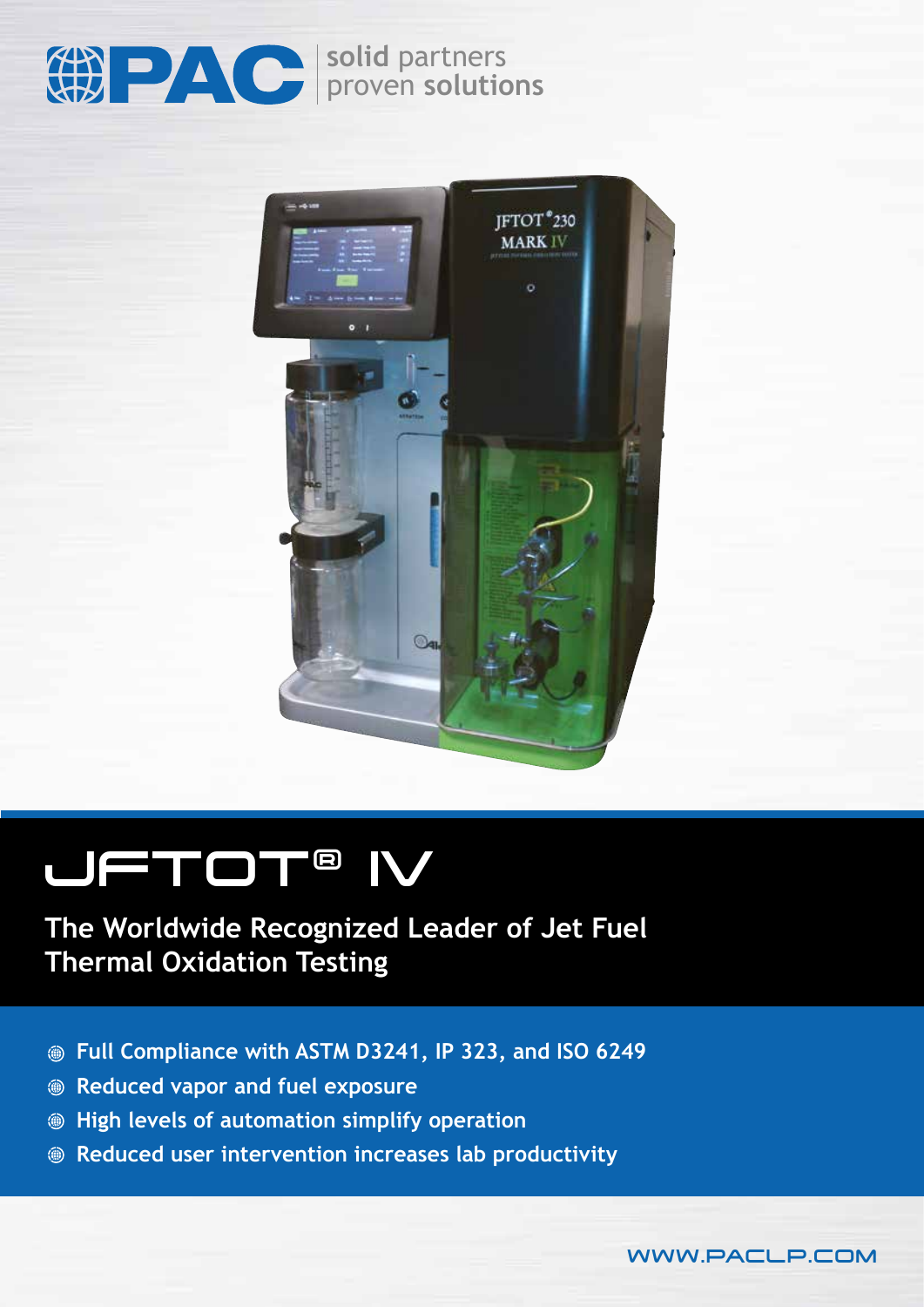## **UFTOT®**

## IMPROVING JET FUEL THERMAL OXIDATION TESTING

PAC's Alcor JFTOT<sup>®</sup> is the globally recognized standard for jet fuel thermal oxidation testing with a worldwide installed base over 1000 instruments.

With the Next Generation JFTOT IV PAC brings an industryleading product and adds enhanced safety features and simplified operational capabilities in a smaller, streamlined package that significantly increases operator productivity.

The Alcor JFTOT IV analyzers help you significantly improve your operations, in a easy, safe way while strictly following ASTM D3241, IP 323, and ISO 6249 test methods.



## KEY ADVANTAGES

## **INCREASED LAB PRODUCTIVITY BY 25%**

- Technical improvements contribute to a significantly faster analysis cycle time
- Reduced operator intervention by ~40 minutes
- Provides traceable results by storing the results electronically on the IHT, rather than only having a hard copy print out of the test

## **ENHANCED SAFETY**

- Decreased operator exposure to jet fuel vapor with a vapor containment system
- Prevents exposure to the hot heater tube section with a safety door; test won't start untill the door is closed
- Reduced exposure to fuel by flushing it at the end of the test; keeps test section dry during disassembly





## **SIMPLIFIED OPERATION**

- Automated traditionally time-intensive manual activities, such as pump priming, flow monitoring, and sample aeration
- Enhanced user functionalities
- Easy and fast data extraction with the new fully integrated RFID reader/writer for the Intelligent Heater Tubes™ (IHT)
- Instrument software supports multiple languages

| . .                                               | A movement                          |         |   | -- |                                                        |  |
|---------------------------------------------------|-------------------------------------|---------|---|----|--------------------------------------------------------|--|
| <b>CALL AND</b><br><b>Tack Braue</b>              | <b>Section</b><br><b>JAHAAD ROB</b> |         |   |    | in two case change (SE)<br><b>No.19 time serie: 12</b> |  |
| -                                                 | <b>University Pro</b>               |         |   |    | <b>Inc. 1. Installation and 1999</b>                   |  |
| <b>bench El</b>                                   | 83                                  |         |   |    | <b>Painter Printed Co., 2012</b>                       |  |
| <b>Holmic Harner Billeball &amp;</b>              |                                     |         |   |    | toweld face [10] 2295                                  |  |
| <b>SALES &amp; B</b>                              |                                     |         |   |    |                                                        |  |
| <b><i><u>Sand Text Inc.</u></i></b>               |                                     |         |   |    |                                                        |  |
| Hill Deposed France<br><b>AT 1999 FIGHTH (TL)</b> |                                     |         |   |    |                                                        |  |
| <b>Flow Russ Teaconi (climate)</b>                |                                     | 膴<br>33 | ٠ |    |                                                        |  |
| <b>Foot Town Technical Least</b>                  |                                     | m       |   |    |                                                        |  |
| <b>THE THE PIRE</b>                               |                                     | 1944    |   |    |                                                        |  |
| <b>Service Institute (etc.)</b>                   |                                     | ٠       |   |    |                                                        |  |
| <b>Rodered Separate St.</b>                       |                                     |         |   |    |                                                        |  |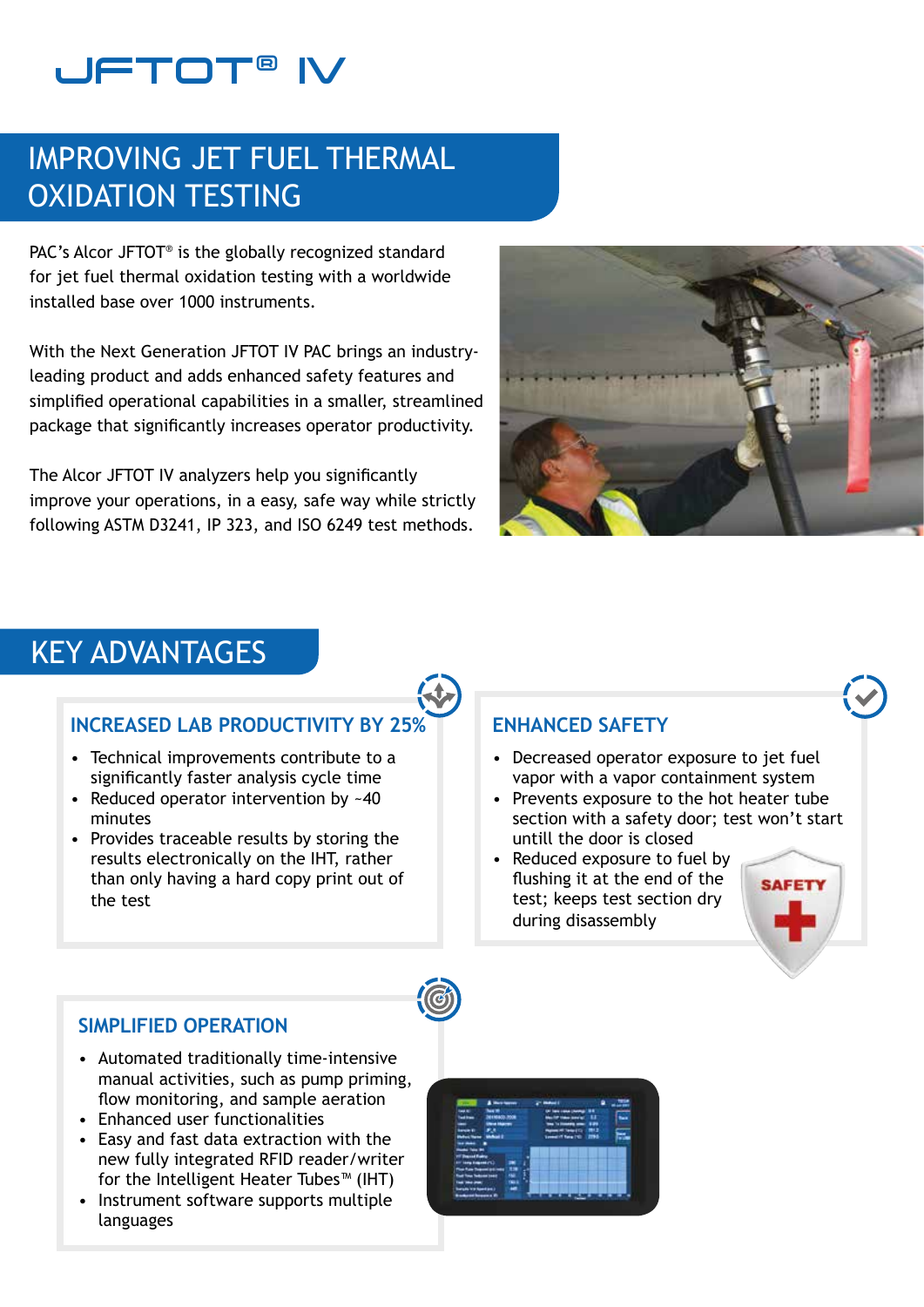## CUSTOMER TESTIMONIAL

## *"JFTOT IV is significantly easier and safer to use"*

"We recently evaluated the Alcor JFTOT IV in our refinery lab and found that it was significantly easier and safer to use. Prepping a sample is much simpler since the number of steps required by the operator are reduced. In addition, the instrument's prompt screen walks the operators through each step, which also aids in reducing operator errors. The operators are less exposed to the jet fuel, which is a great design improvement. With these improvements, we were able to easily train our operators on how to use the instrument in a short amount of time and also ensure their safety when performing this crucial test." **Lee WT**

### **SIMPLIFIED OPERATION**

High levels of automation and hardware advancements reduce operator intervention by 80%



### **EASE OF USE**

Easy and fast data extraction with the new fully integrated RFID reader/writer for the Intelligent Heater Tubes (IHT)

### **ENHANCED SAFETY**

Sliding test door prevents exposure to the hot heater tube test section

### Sample and waste containers minimize jet

**SAFETY FIRST**

fuel vapor exposure to operators and to the environment

## ROI STUDY

The technician now spends ~10 minutes performing any duties to run the samples versus the previous ~40 minutes. When running three tests per day, this time savings translates into:

- 2 hours per day
- 10 hours per work week
- 520 hours per year (65 days per year)
- **• 10/40 (hours per week) = 25% saved time**